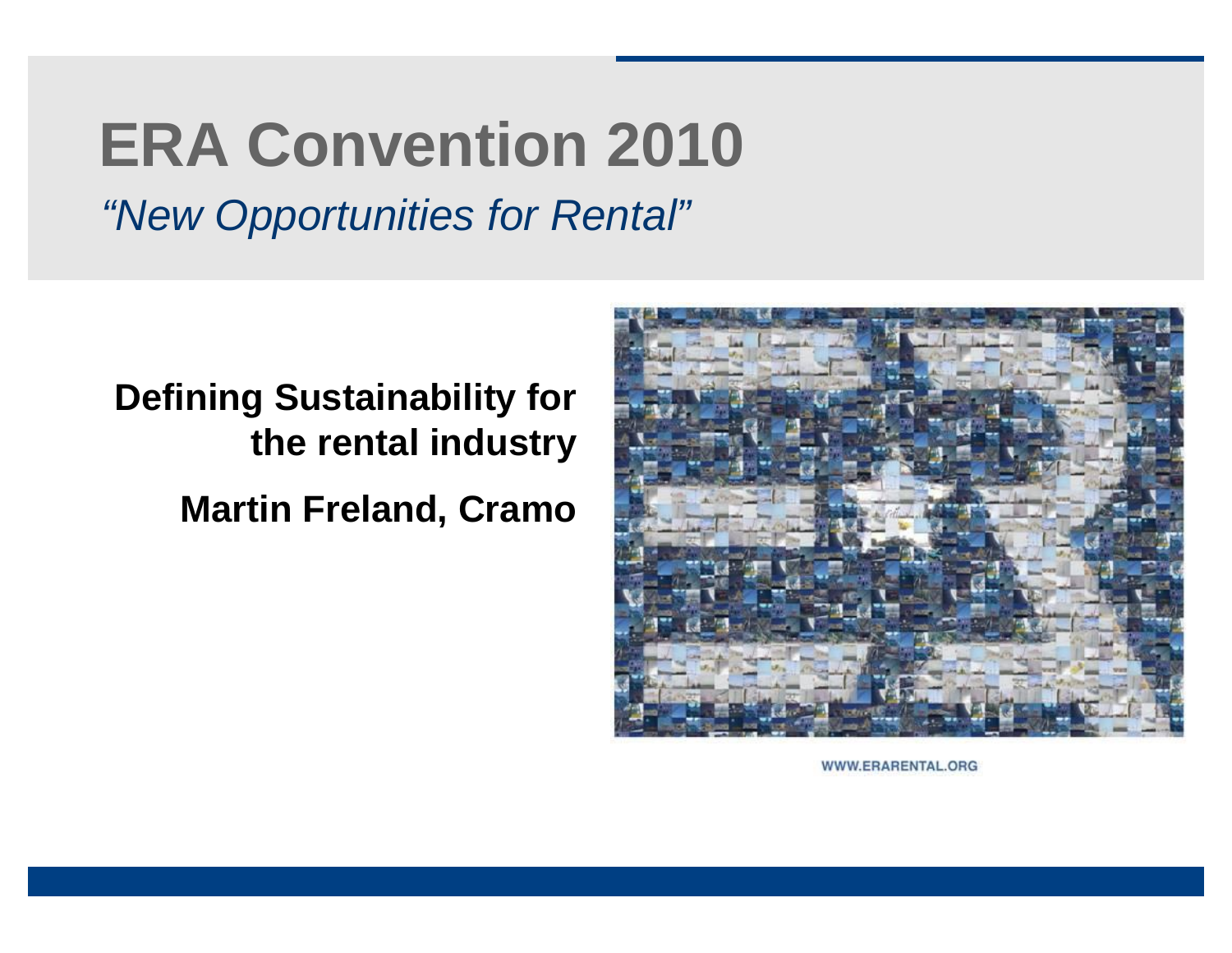

### **Environment and safety at Cramo - history and next step**

- n 1998-99 customer demands on environmental/safety work
- n Environmental requirements from local authorities
- n Several companies started to introduce EMS
- n 1999 decision to introduce ISO 14001 (ISO 9001)
- n 2001 2002 environmental and quality certification in SE, NO, DK
- n 2005 Cooperation with our customers in environmental and safety issues
- n 2009 Quality, Safety, Environmental (QSE) roadmap Cramo Group
- n 2010 CSR report, Carbon footprint, Climate neutralisation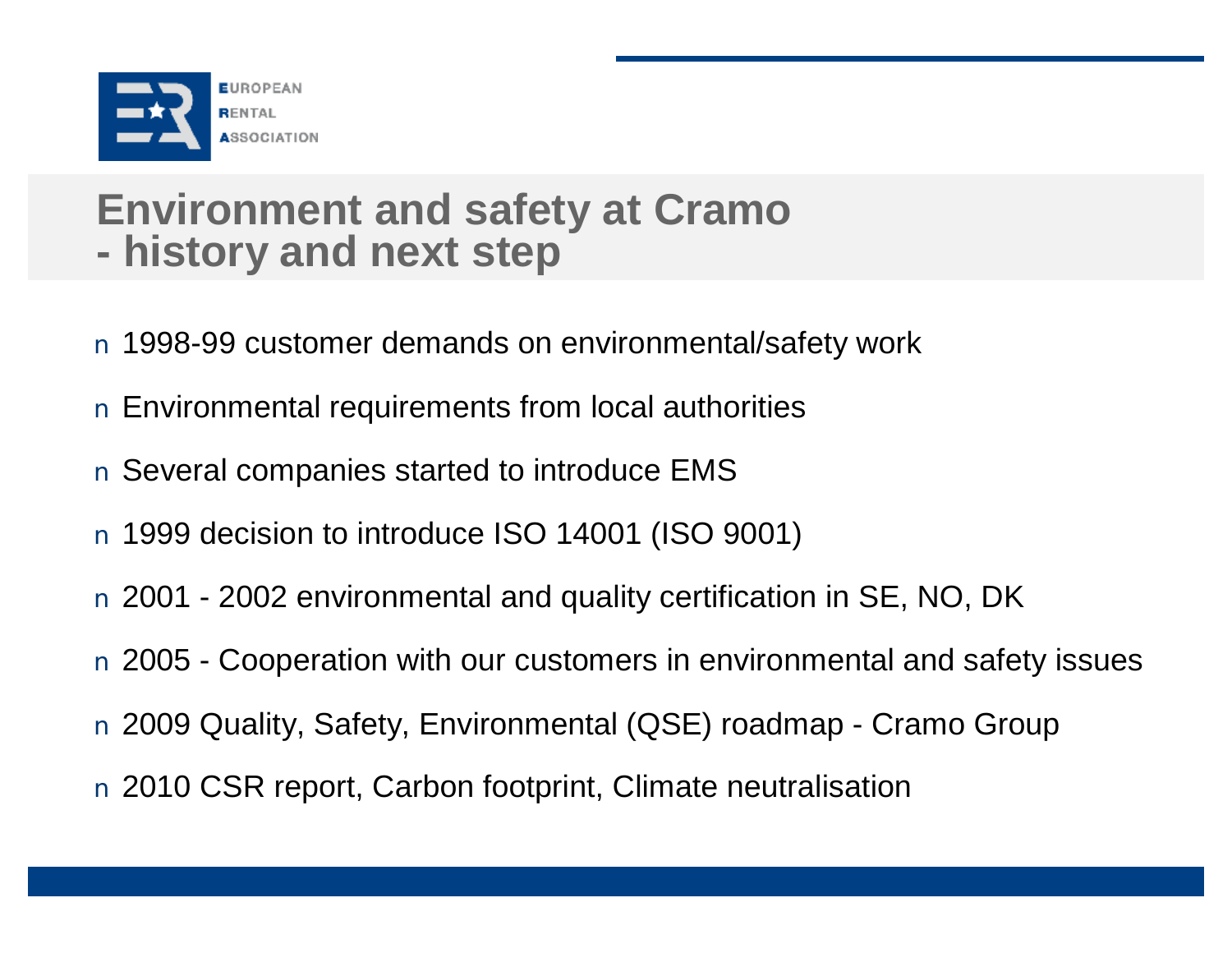

# **Leadership in Quality, Safety and Environment (QSE)**

n Position to exploit "first mover's advantage" and create a real competitive advantage

n Meeting all existing legal requirements - welcoming progressive change

n Meeting the requirements of the most demanding strategic customers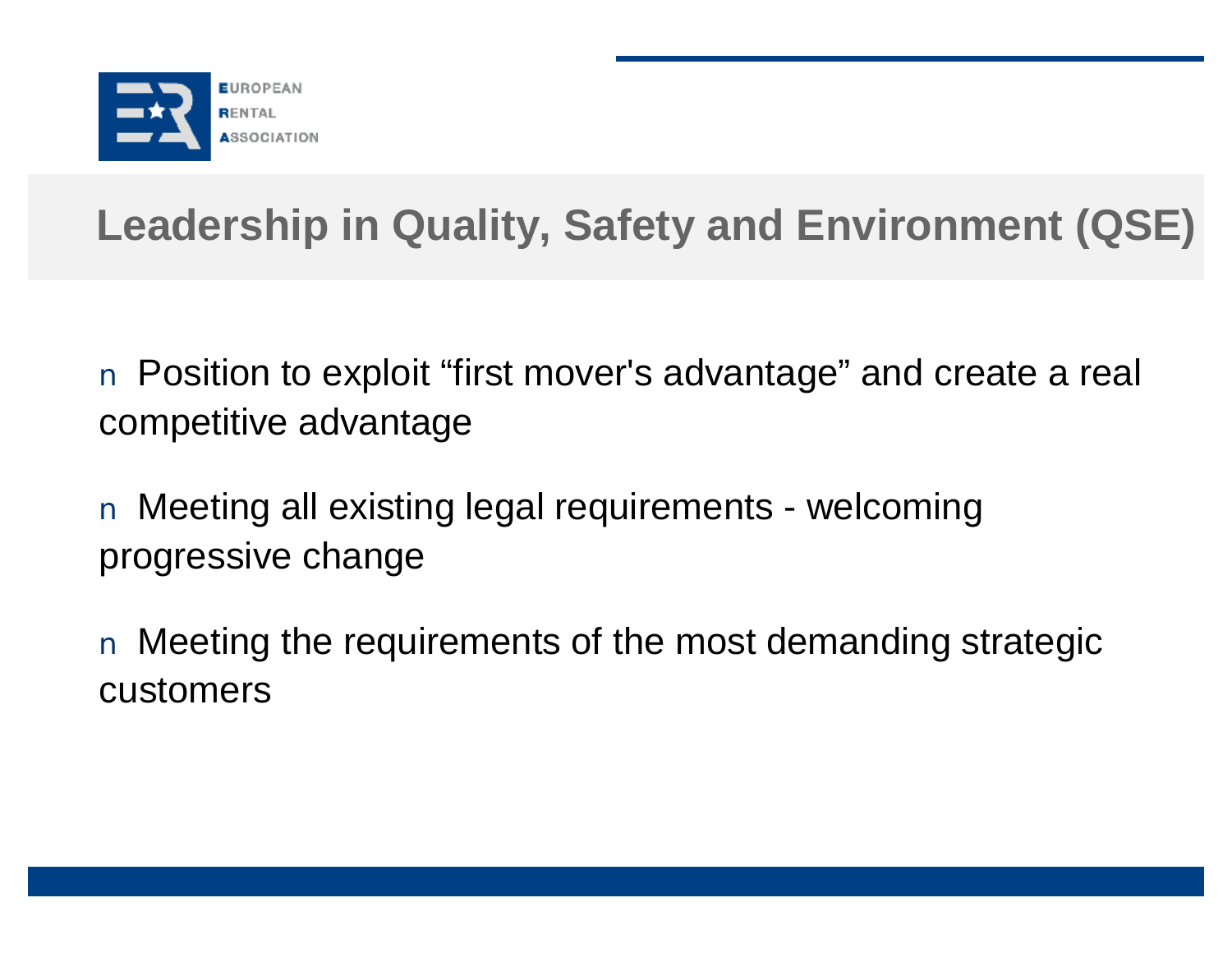

# **Energy savings at building sites**

Cramo has developed a building site energy savings concept whereby the energy consumption is reduced by approximately 50 %.

#### **Results**

n Exterior insulation (between the site huts in an assembly)

n New, energy efficient site huts where 80% of the heating is re-circulated and a new type of drying room with heat recirculation, three-glass windows and movement sensor controlled lights

n Low energy light fittings in exterior and interior lighting

n Well insulated storage containers and frequency controlled hoists

n Dimensioning, measuring and followup on energy consumption



- n GREAT interest from customers on Cramo energy concept
- n Reduced energy costs at customers building sites
- n Customers' requirements can be met
- n Reduced environmental impact
- n Increased credibility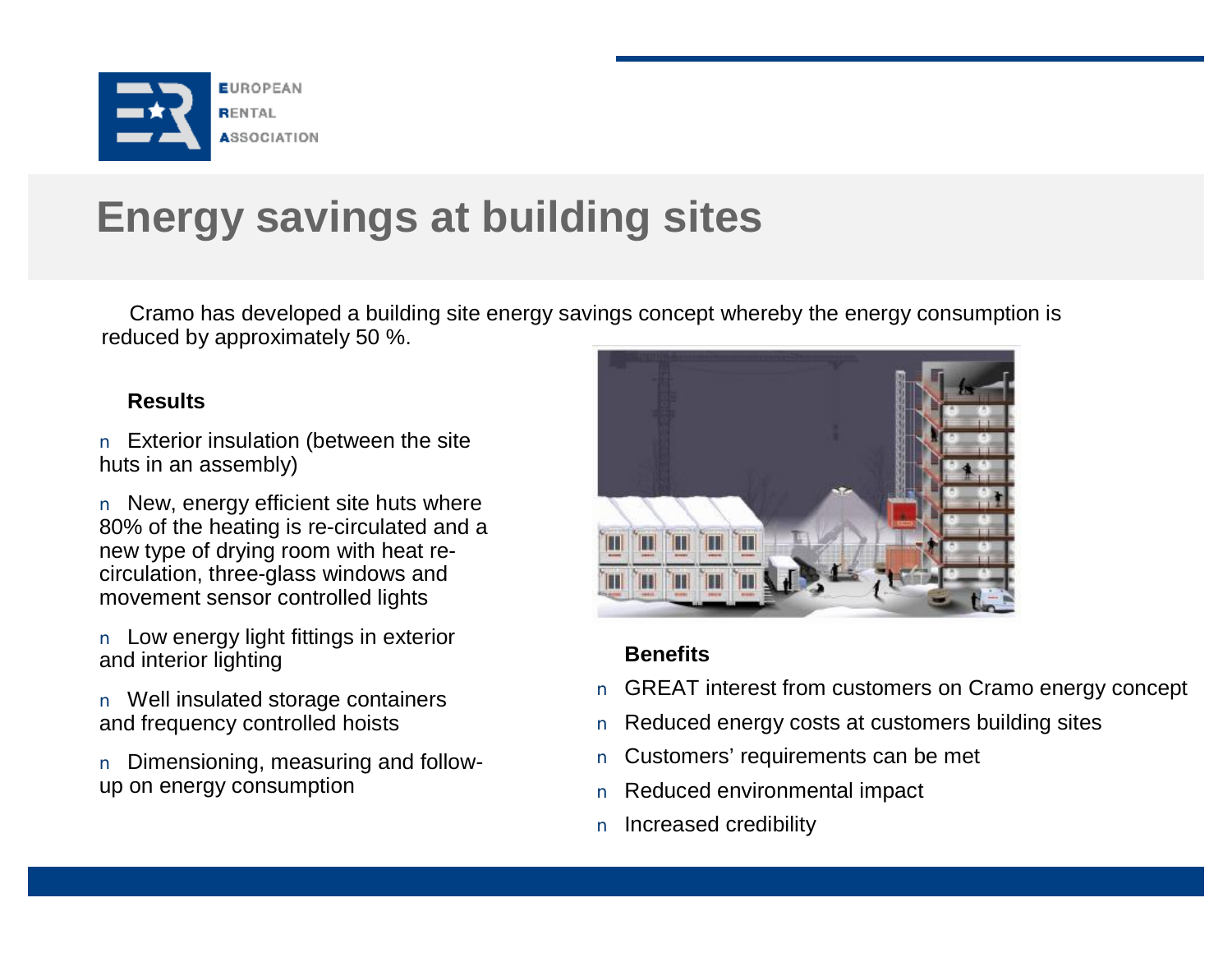

# **Safe handling of chemical products**

Both in our own and our customers' operations chemical products are used. Cramo can offer products for environmentally-safe management.

#### **Results**

- n Environmental station for safe storage of chemical products
- n ADR tanks with back-up protection
- n Equipment for spill preparedness
- n Spill guard for safe barrel handling
- n Equipment for sealing drains

At Cramo, there are procedures for ensuring safe treatment of chemical products



### **Benefits**

n Allow for close cooperation with major customers concerning environmental work on their building sites

n Customers' demands on products for safe handling of chemical products can be met

n Increased credibility

n Reduced risk of high costs due to soil contamination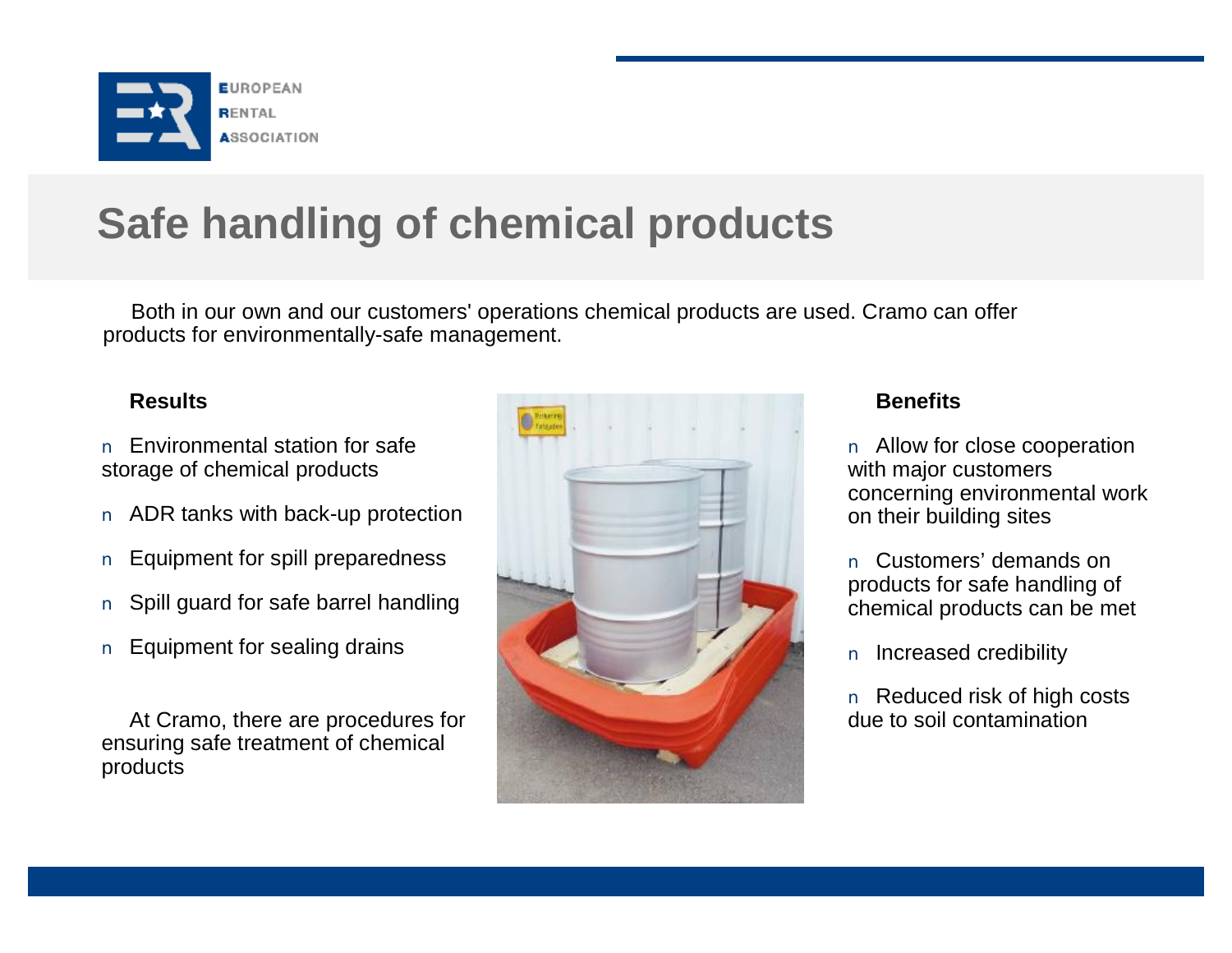

### **Safety on the construction site**

Safety on the construction site is an important part of the building process today. In order to be experienced as a serious supplier, rental companies need to work on security issues both in their own activities and in collaboration with customers.

### **Cramo Safety concept in short:**

n A wide assortment fall protection and work safety related devices

n Various access solutions like, staircases and platforms

n Customer training in fundamental work environment safety, aerial operations and scaffolding mounting

n Consultancy advice in areas like risk analysis, documentation of "work environment plans" etc



- n Customers' requirements can be met
- n Legal requirements can be met
- n Fewer accidents
- n Increased credibility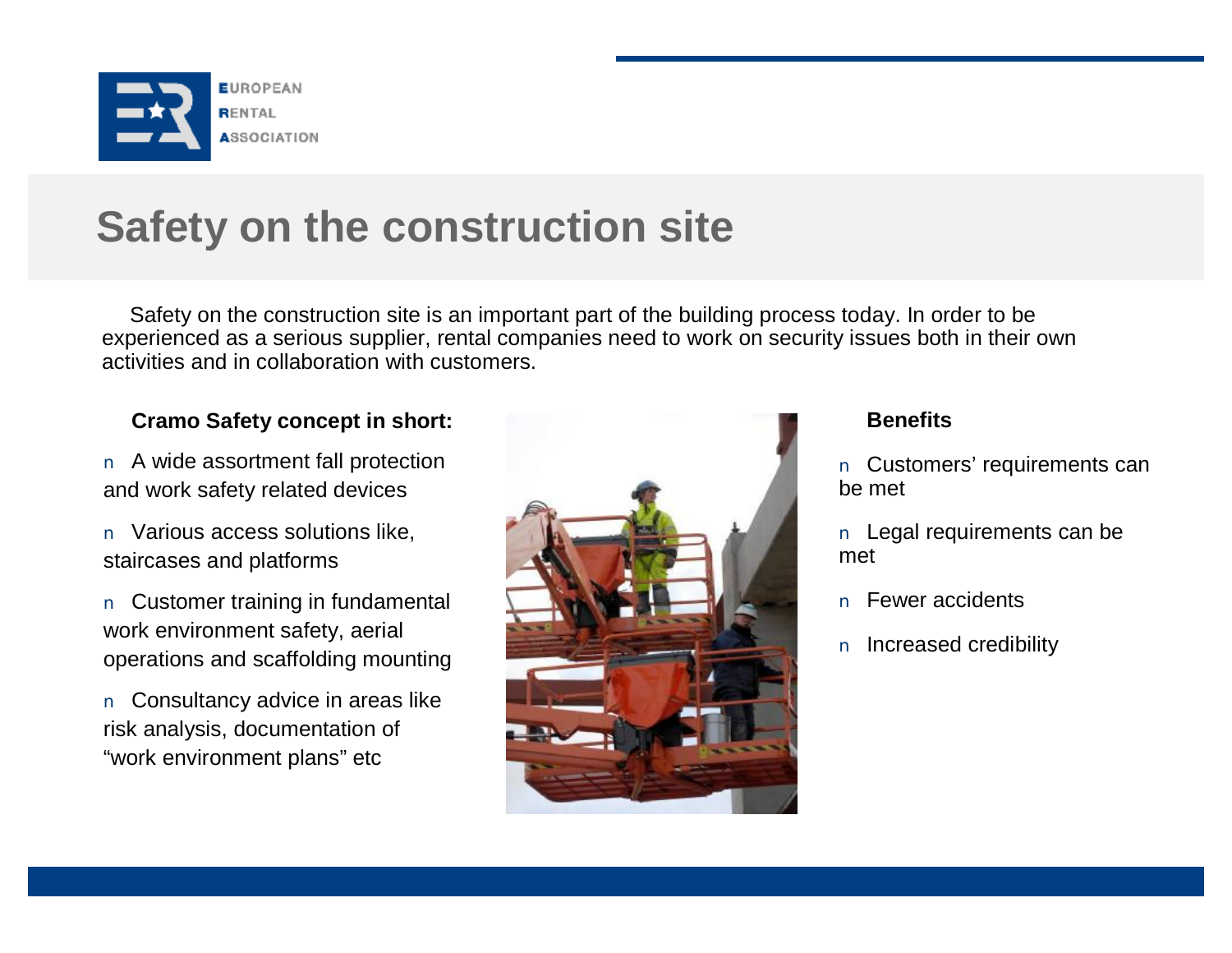

### **Environmentally adapted fuels and oils**

By using environmentally adapted fuels and oils the impact on the environment and health can be reduced significantly. In some countries, there are customer demands on environmentally adapted fuels and oils.

### **Results**

n All gasoline-powered machines from Cramo's Swedish depots are fuelled with environmental gasoline

- n 83 % biodegradable hydraulic oil
- n During 2009, 225 000 liters of ordinary diesel were replaced with synthetic diesel

n Cramo sell environmental gasoline at depots to help customers reducing their impact on the environment and health



- n Customers' requirements can be met
- n Improved working environment for depot personnel
- n Reduced environmental impact
- n Increased credibility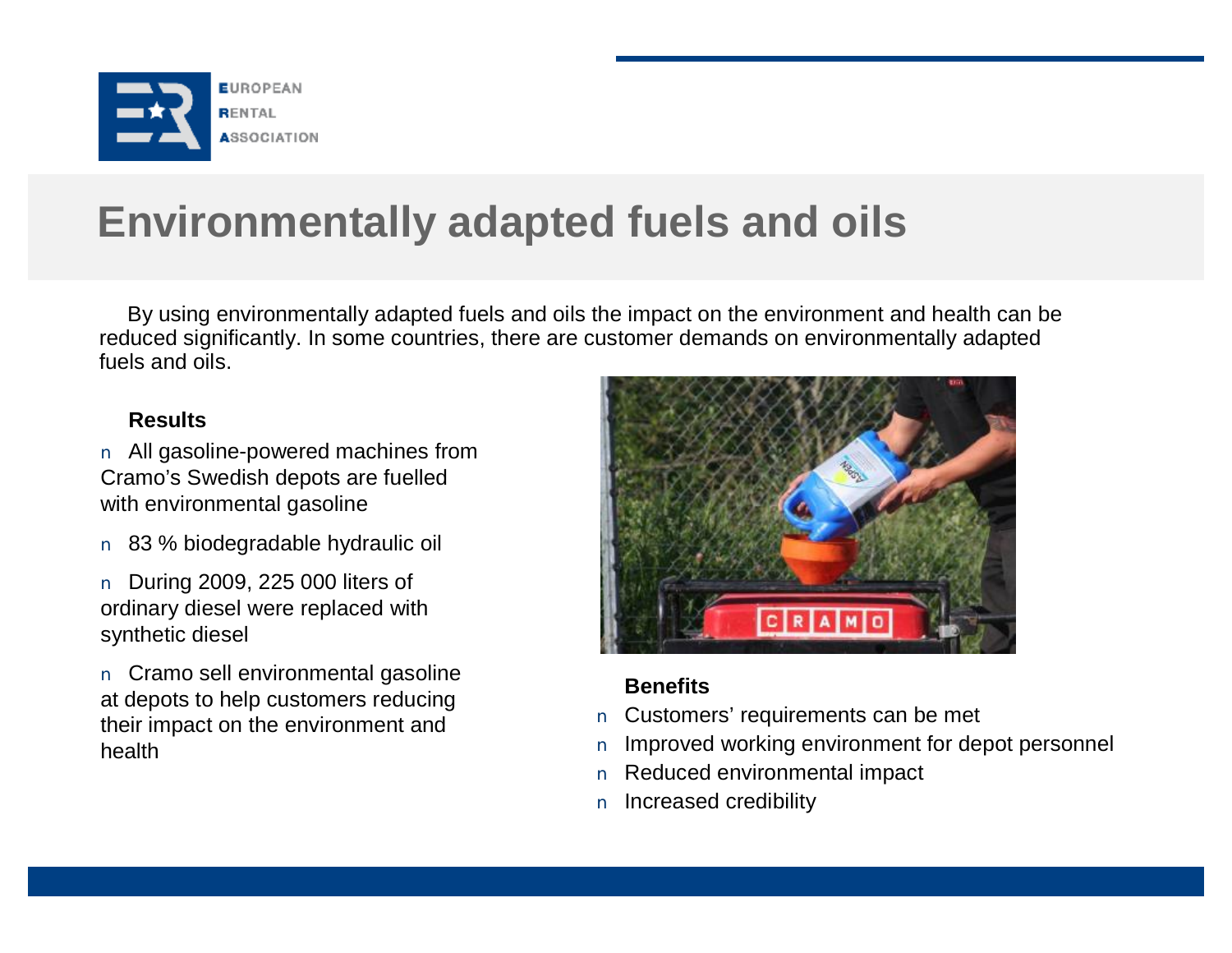

# **Social sponsoring in customer events**

Cramo road show 2009 included a possibility for customers to trade in old tools for a discount on rented equipment. Financial support, corresponding to the discounts, plus the value of the traded equipment was donated to Cramo's charity cooperation partner; SOS Children's' Villages.

#### **Results**

- n A (smaller) number of tools traded
- n Some new contracts signed
- n A positive contribution in the promotion of new concepts

- n Positive attention from visitors as well as local press
- n Internal focus and concretization of Cramo's sponsorship

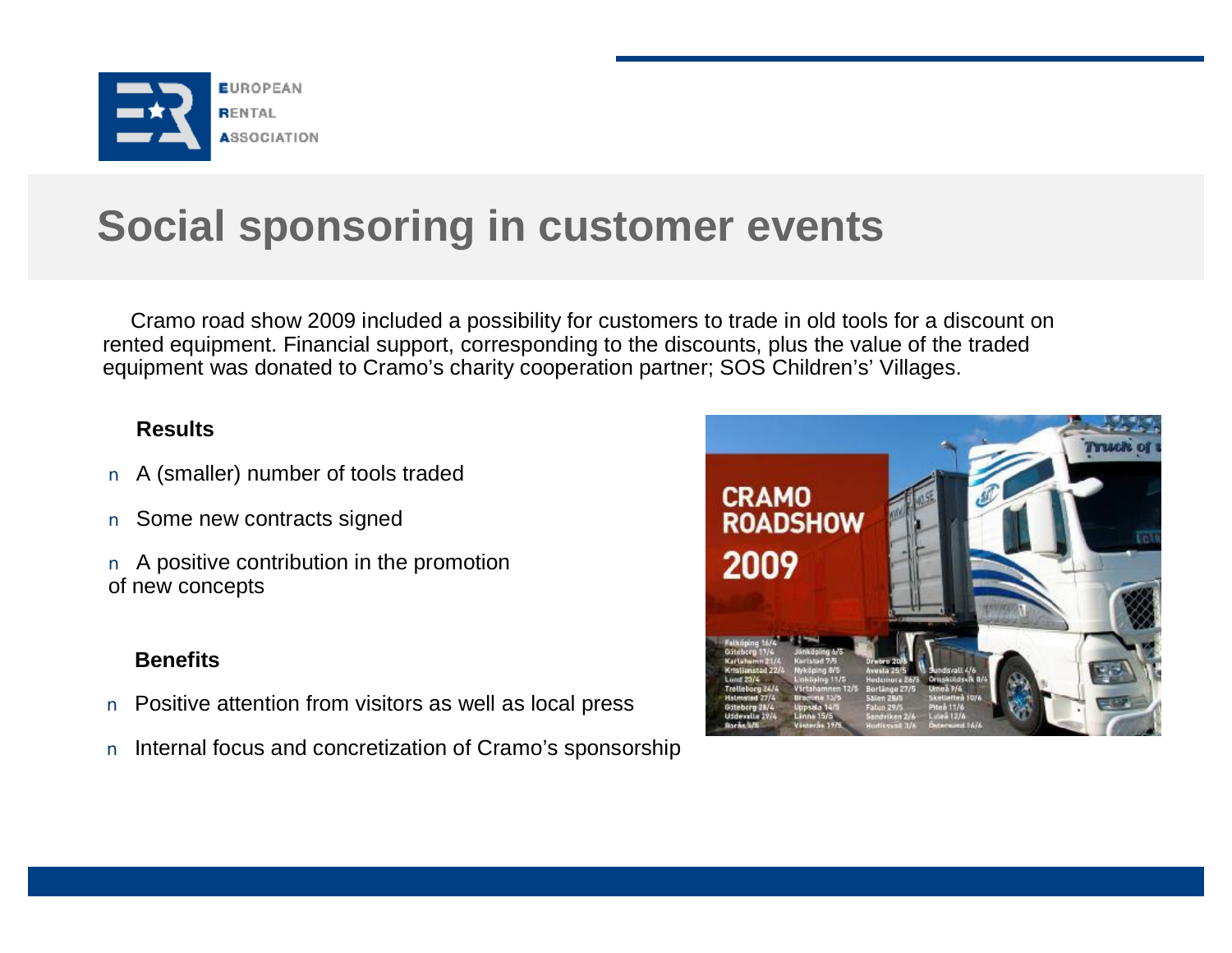

### **Waste management**

In the rental business different kinds of waste are generated and by waste sorting we can reduce the environmental impact while reducing costs for waste management.

#### **Results**

n Today all hazardous waste produced by Cramo Sweden are recycled

n The amount of mixed waste has been reduced to around 10 % of total amount of ordinary waste

#### **Benefits**

n By only having one waste contractor time can be saved when collecting statistics and introducing new requirements for sorting

- n Uniform waste stations at our depots
- n Reduced costs for mixed waste